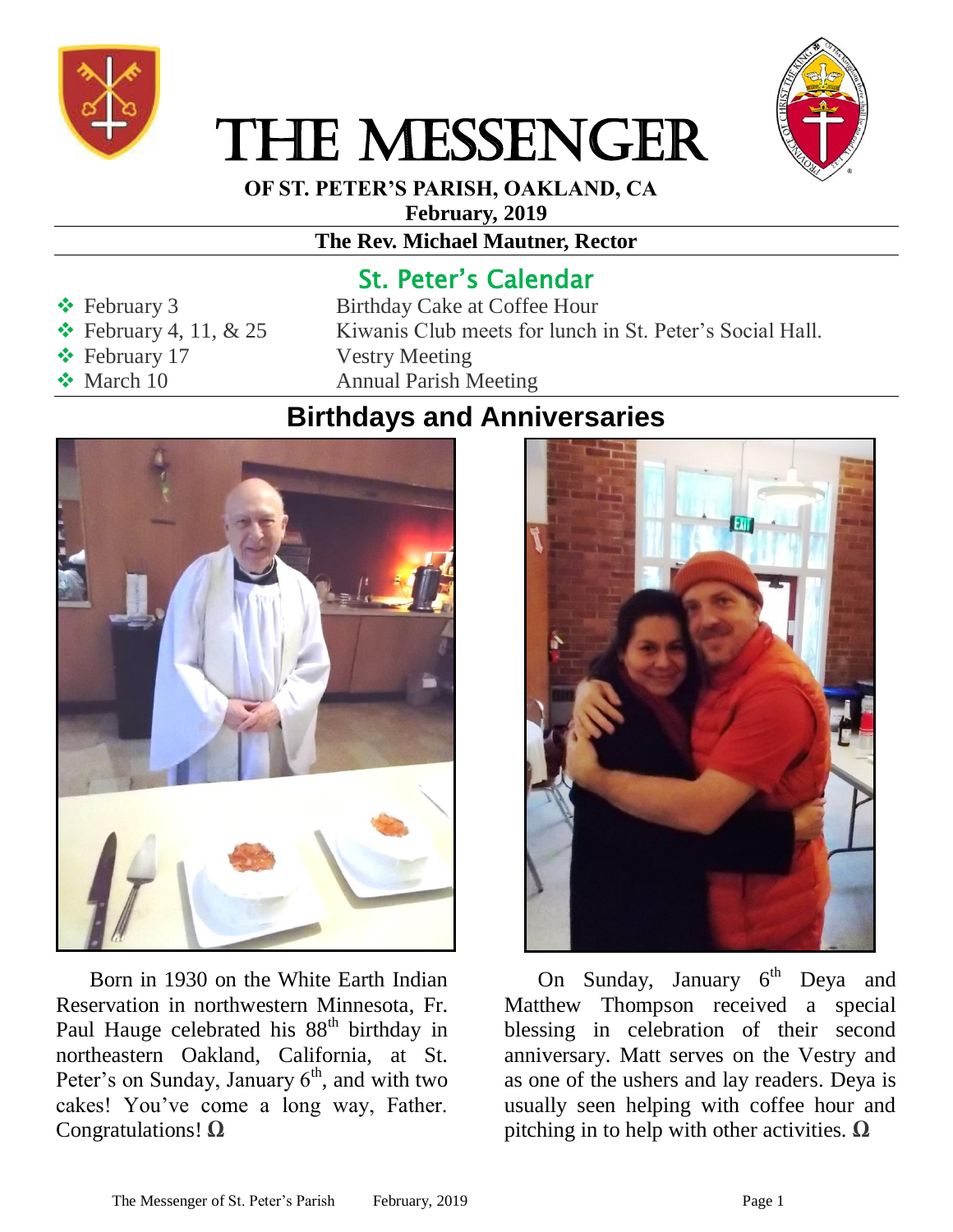#### *Amahl and the Night Visitors* **Performance**



Jonathan Napier's production of *Amahl and the Night Visitors* was performed on the St. Peter's stage on Sunday, January 13<sup>th</sup>, after coffee hour. *Amahl* has become something of a Christmas classic since its first performance in 1951. The one act opera was originally written by Gian Carlo Menotti for television for the NBC Opera Theatre. In composing the opera, Menotti drew on his childhood in Italy where it was not Santa Claus but rather the Three Kings who delivered presents.

In the opera the Three Kings who are on their way to Bethlehem stop to rest at the house of a poor disabled boy and his mother. The moving story of their encounter illustrates the true spirit of Christmas and how faith, charity and love can work miracles.

This production of *Amahl and the Night Visitors* was beautifully costumed and artfully performed. And, in keeping with Menotti's insistence in the early productions of the opera, Amahl was performed by a young boy. **Ω**

## *Be sure to make your reservations!*

The 28<sup>th</sup> Annual Synod of the Diocese of the Western States will be held May 15-18 at the Lafayette Park Hotel. The Synod Mass will again be at the St. Joseph of Arimathea Collegiate Chapel on Friday, May  $17<sup>th</sup>$ . Reservations must be made for the ACW Luncheon and business meeting and for the Synod Banquet by March 31<sup>st</sup>. Payment is also due by March 31<sup>st</sup>. A schedule of events and costs will be emailed to parishioners soon. Please contact Fr. Mautner or Debbie Stanford. **Ω**

**Many thanks** go to our members who cleared the stage in the social hall Saturday, January 19<sup>th</sup>. Fr. Mautner has been able to negotiate a limited time/limited space rental agreement to use part of the stage to host Anna Orias's Musically Minded business. **Ω**